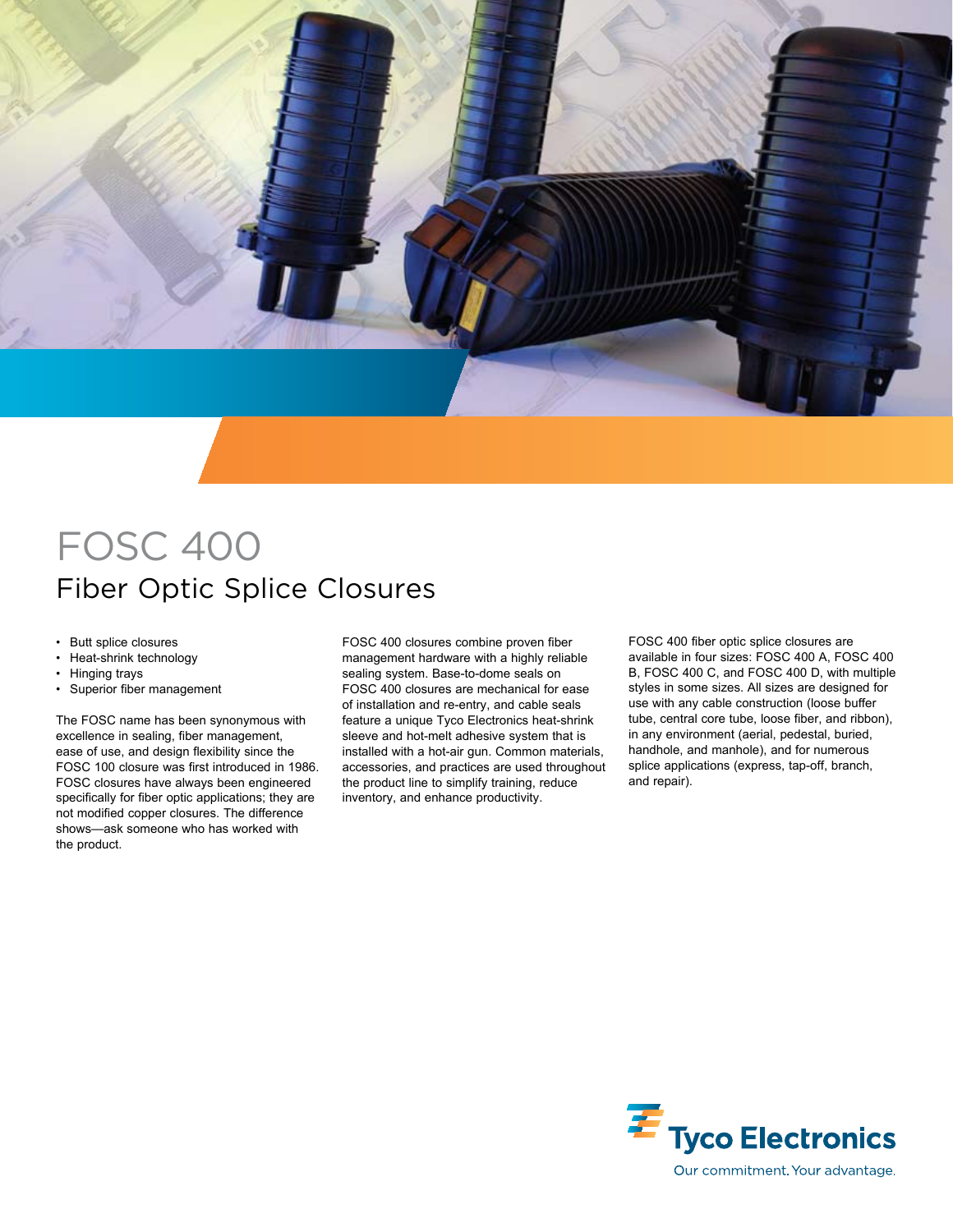#### **FOSC 400A and A8 Closures**

These are the smallest of the FOSC 400 closures. The A8 is intended for low fiber count cable splices and "tap-off" splices. Tap-off splices are those where most of the fibers in a cable are "expressed" uncut through the closure and only a few fibers are cut and re-spliced to feed a building or Optical Network Unit (ONU). The FOSC 400 A4 closure comes ready to store expressed loose buffer tubes. An optional slack storage basket is available for express stranded fiber and ribbon fiber.

The A8 closure provides a compact solution for the Fiber-To-The-Home (FTTH) market. The eight round ports base provides an excellent platform for single or multi-fiber drops while maintaining the proven reliability of FOSC splice closures.

## **FOSC 400 A4 Closure**

The individual drop port approach simplifies the provisioning, repair, and restoration of subscribers. The ability to house pre-configured splitters as well as up to eight adapters in a specially modified basket makes this closure an ideal solution in today's Passive Optical Network (PON).

As with all FOSC 400 closures, the slack storage and splice capacity of the FOSC 400 A4 closure depends on a number of factors including cable construction, splice type, and slack fiber lengths. Refer to the Closure Capabilities chart for more details.



## **FOSC 400 A8 Closure**

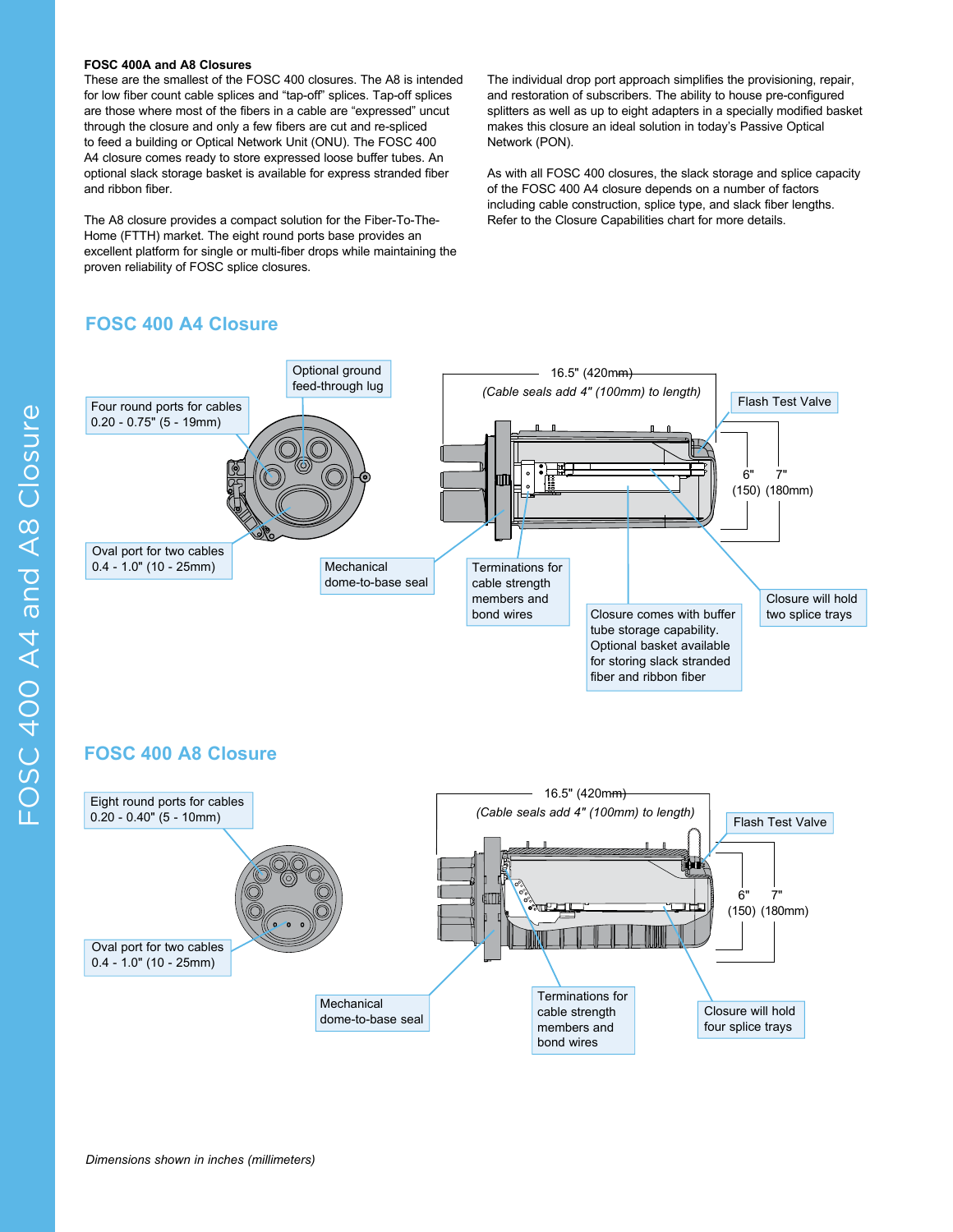#### **FOSC 400 B2 and B4 Closures**

These two closures are identical except for their end cable port configurations. In addition to a large oval port for the main distribution cable, the B2 closure has two large round ports for branch cable splices and the B4 closure has four small round ports for multiple drop applications.

The FOSC 400 cable sealing system provides a great deal of flexibility. For example, four small cables can be terminated in the two round ports of a B2 closure with the use of branch-off clips. It is also possible to terminate three cables in the oval port of either closure.



### **FOSC 400 C5 and D5 Closure**

The D5 is the largest of the FOSC 400 closures. It has one oval port, five large round ports and can terminate seven cables (or up to twelve cables with the use of branch-off clips). The splice capacity is 288 single mechanical, 576 single fusion, or 1728 mass fused fibers. The versatile slack basket can store ribbon fiber or expressed, uncut loose buffer tubes.

The C5 is the same diameter as the D5 and uses the same base, but incorporates a shorter C tray and shorter dome for a closure that is 7 inches shorter than the D5.

*FOSC 400 D5 Closure (shown)*



|                    | <b>Spliced Fiber Storage Capacity</b> |             |               |
|--------------------|---------------------------------------|-------------|---------------|
|                    | Single                                | Single      | <b>Mass</b>   |
| <b>Closure</b>     | <b>Fusion</b>                         | Mechanical* | <b>Fusion</b> |
| FOSC 400 A4, A8    | 48-A4, 96-A8                          | 24          | 144           |
| FOSC 400 B2. B4    | 96                                    |             | 288           |
| <b>FOSC 400 C5</b> | 192                                   | 96          | 864           |
| <b>FOSC 400 D5</b> |                                       | 288         |               |

*\*Varies with splice type. Capacity shown is for most commonly used mechanical splices.*

Capabilities

Capabilities